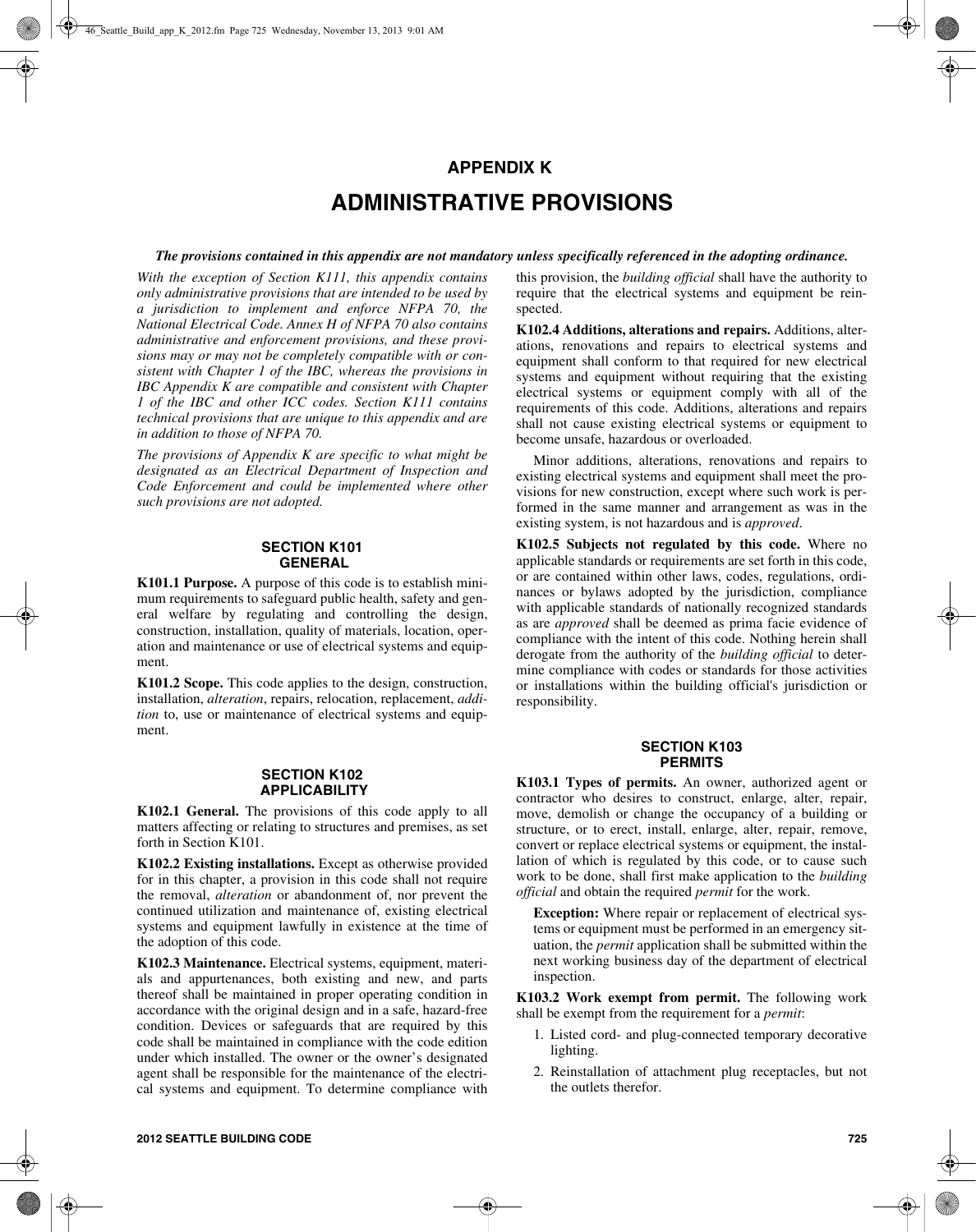- 3. Replacement of branch circuit overcurrent devices of the required capacity in the same location.
- 4. Temporary wiring for experimental purposes in suitable experimental laboratories.
- 5. Electrical wiring, devices, appliances, apparatus or equipment operating at less than 25 volts and not capable of supplying more than 50 watts of energy.

Exemption from the permit requirements of this code shall not be deemed to grant authorization for work to be done in violation of the provisions of this code or other laws or ordinances of this jurisdiction.

## **SECTION K104 CONSTRUCTION DOCUMENTS**

**K104.1 Information on construction documents.** *Construction documents* shall be drawn to scale upon suitable material. Electronic media documents are permitted to be submitted where *approved* by the *building official*. *Construction documents* shall be of sufficient clarity to indicate the location, nature and extent of the work proposed and show in detail that such work will conform to the provisions of this code and relevant laws, ordinances, rules and regulations, as determined by the *building official*.

**K104.2 Penetrations.** *Construction documents* shall indicate where penetrations will be made for electrical systems and shall indicate the materials and methods for maintaining required structural safety, *fire-resistance rating* and *fireblocking*.

**K104.3 Load calculations.** Where an *addition* or *alteration* is made to an existing electrical system, an electrical load calculation shall be prepared to determine if the existing electrical service has the capacity to serve the added load.

## **SECTION K105 ALTERNATIVE ENGINEERED DESIGN**

**K105.1 General.** The design, documentation, inspection, testing and approval of an alternative engineered design electrical system shall comply with this section.

**K105.2 Design criteria.** An alternative engineered design shall conform to the intent of the provisions of this code and shall provide an equivalent level of quality, strength, effectiveness, *fire-resistance*, durability and safety. Materials, equipment or components shall be designed and installed in accordance with the manufacturer's installation instructions.

**K105.3 Submittal.** The *registered design professional* shall indicate on the *permit* application that the electrical system is an alternative engineered design. The *permit* and permanent *permit* records shall indicate that an alternative engineered design was part of the *approved* installation.

**K105.4 Technical data.** The *registered design professional* shall submit sufficient technical data to substantiate the proposed alternative engineered design and to prove that the performance meets the intent of this code.

**K105.5 Construction documents.** The *registered design professional* shall submit to the *building official* two complete sets of signed and sealed *construction documents* for the alternative engineered design. The *construction documents* shall include floor plans and a diagram of the work.

**K105.6 Design approval.** Where the *building official* determines that the alternative engineered design conforms to the intent of this code, the electrical system shall be *approved*. If the alternative engineered design is not *approved*, the *building official* shall notify the *registered design professional* in writing, stating the reasons therefor.

**K105.7 Inspection and testing.** The alternative engineered design shall be tested and inspected in accordance with the requirements of this code.

## **SECTION K106 REQUIRED INSPECTIONS**

**K106.1 General.** The *building official*, upon notification, shall make the inspections set forth in this section.

**K106.2 Underground.** Underground inspection shall be made after trenches or ditches are excavated and bedded, piping and conductors installed, and before backfill is put in place. Where excavated soil contains rocks, broken concrete, frozen chunks and other rubble that would damage or break the raceway, cable or conductors, or where corrosive action will occur, protection shall be provided in the form of granular or selected material, *approved* running boards, sleeves or other means.

**K106.3 Rough-in.** Rough-in inspection shall be made after the roof, framing, *fireblocking* and bracing are in place and all wiring and other components to be concealed are complete, and prior to the installation of wall or ceiling membranes.

**K106.4 Contractors' responsibilities.** It shall be the responsibility of every contractor who enters into contracts for the installation or repair of electrical systems for which a *permit* is required to comply with adopted state and local rules and regulations concerning licensing.

## **SECTION K107 PREFABRICATED CONSTRUCTION**

**K107.1 Prefabricated construction.** Prefabricated construction is subject to Sections K107.2 through K107.5.

**K107.2 Evaluation and follow-up inspection services.** Prior to the approval of a prefabricated construction assembly having concealed electrical work and the issuance of an electrical *permit*, the *building official* shall require the submittal of an evaluation report on each prefabricated construction assembly, indicating the complete details of the electrical system, including a description of the system and its components, the basis upon which the system is being evaluated, test results and similar information, and other data as necessary for the *building official* to determine conformance to this code.